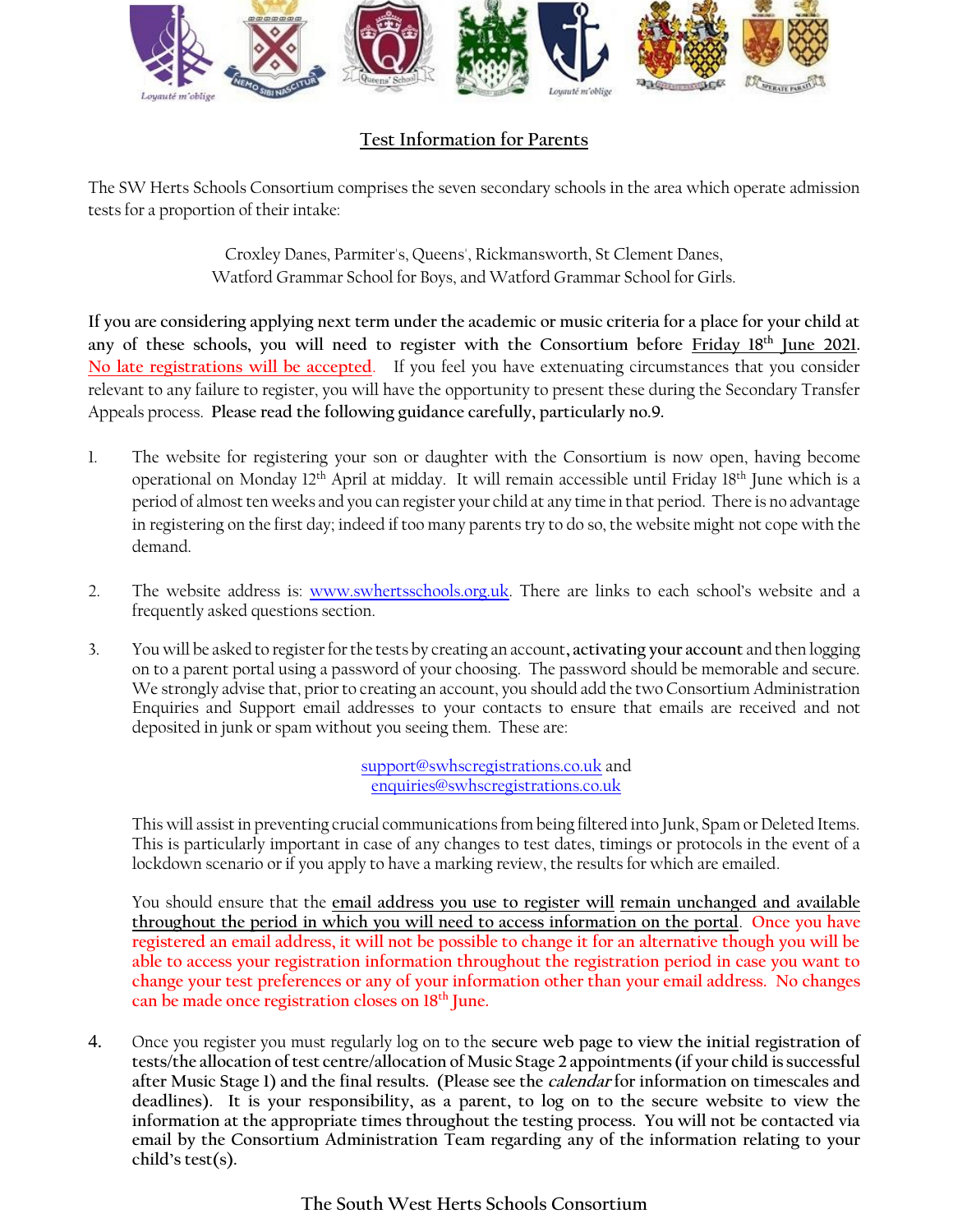- 5. The Familiarisation Papers can be downloaded from our website using this link: [http://www.swhertsschools.org.uk/familiarisation-papers/.](http://www.swhertsschools.org.uk/familiarisation-papers/) To help children get themselves familiar with the format and types of question found in the South West Herts Consortium Schools tests, GL Assessment have provided us with free sample materials. It is a good idea to familiarise your child with the format of these tests so that, on test day, they will recognise the test booklet where the questions are written and the separate answer sheet where candidates are expected to record their answers (rather than recording answers in the test booklets which are collected up at the end of the test and shredded). Please note that both the subject areas and the length of tests vary though test timings should be set out in the parent booklet.
- 6. If you consider that your child might be disadvantaged under the terms of the Disability Discrimination Act, or has special educational needs which require the test centre to make particular provision for the tests, you must provide written evidence of this from your child's current school SENDCo. This evidence must be sent immediately after registering for the test. Please send a copy with the name, date of birth of your child and the SWH Reference given on registration by email to the Test Administrators at [enquiries@swhscregistrations.co.uk](mailto:enquiries@swhscregistrations.co.uk) or if you are unable to send it by email yourself, please ask your primary school to assist you. It is very important that you do this so the paperwork is received by Friday 18 th June, at the latest. Please note, it is your responsibility and not the responsibility of your child's primary school to ensure we receive this information.

Once we receive this information it will be passed to the test centre to which your child has been allocated in order for them to assess your child's particular requirements. All arrangements are in place for special provision prior to the end of term. If you submit your evidence of special provision after the 18<sup>th</sup> June, you should be prepared for your child's test centre to decline your request. A great deal of resource planning goes into the test day and ensuring that staff with the requisite training can be allocated for special consideration.

- 7. You will be allocated a test centre by Thursday 1<sup>st</sup> July. This has absolutely no bearing on the schools to which you might eventually apply.
- 8. The tests will take place in September. In the event that we are required to put in place contingency plans for a lockdown scenario, we will contact each registered parent via email and keep them informed of any changes to the testing arrangements and protocols.
- 9. Please make sure that your child is eligible for a place at your preferred school under that school's admission criteria. These are published on each school's website. If your child is not eligible, there is no point in registering to take the tests.
- 10. We have set out the Key Testing Dates on the next page. This has been kept separate from the main body of this letter so that you can print out the page and put it somewhere where you will be able to see it, to remind you of the upcoming dates and stages of the test process.